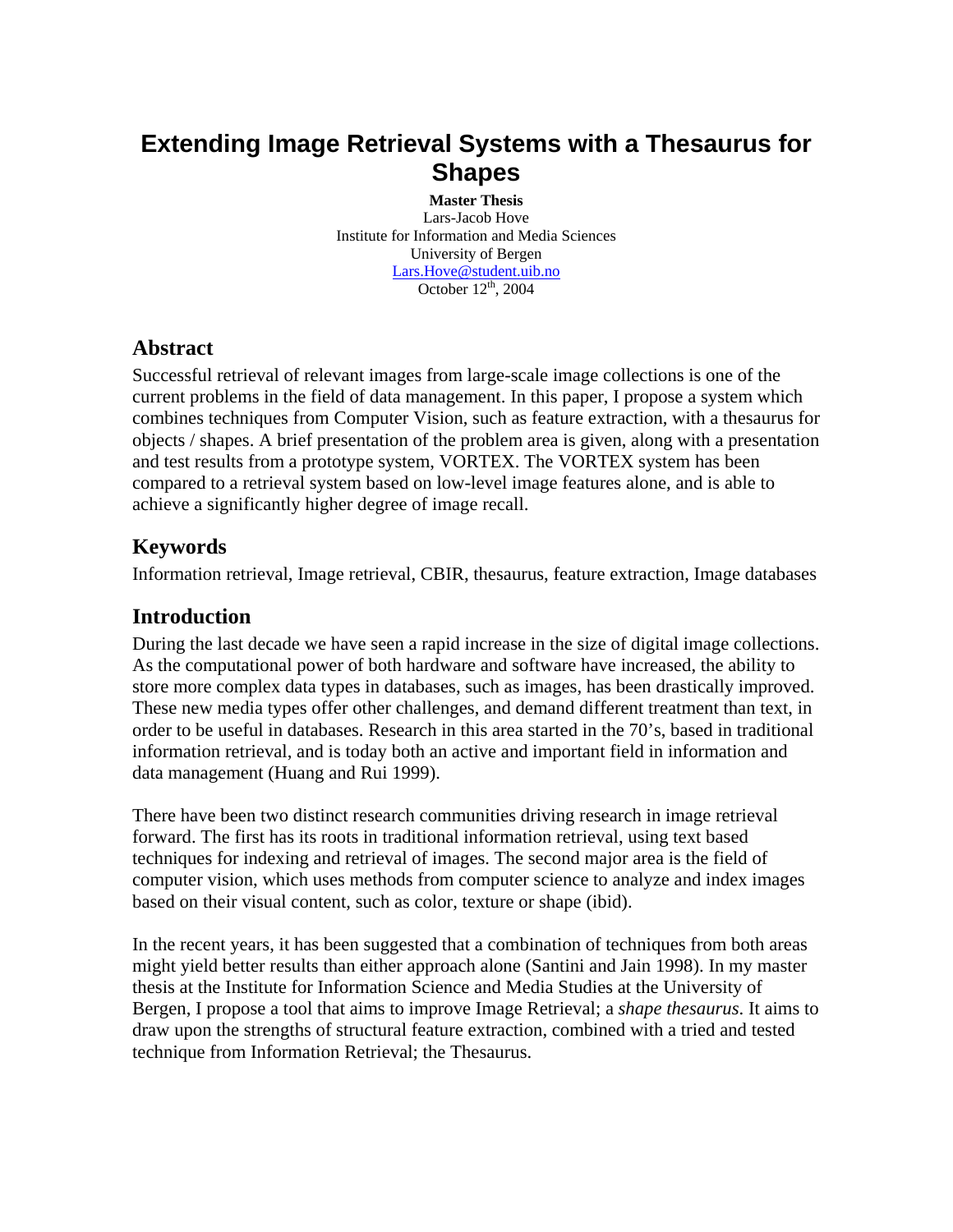# **Information Retrieval and Computer Vision**

### *Information retrieval – semantic understanding*

Indexing and retrieval of images using techniques and methods from traditional information retrieval has *semantic understanding* as one of its main strengths. It relies on textual description of images, mostly using keywords or free text. This has high expressive power; it can be used to describe most aspects of image content. In addition, the process of searching and retrieval can be automated by a wide range of existing text retrieval software. However, it has been shown that there are three major difficulties to this approach; subjectivity, volume, and explicability.

Textual description and annotation is mainly a manual process. The combination of rich image content and differences in human perception makes it possible for two individuals to have diverging interpretations of the same image. As a result, the description is prone to be subjective and incomplete. In addition, the use of different words by the indexer and the searcher, such as synonyms or general / specific terms to describe similar images makes retrieval based on annotation even more difficult. (Santini and Jain 1998; Eakins and Graham 1999; Huang and Rui 1999). This points at an important distinction between indexing and retrieval of images using these techniques; while it is relatively easy to describe and index images, the search results depend on the enquirer's knowledge of the indexing terms used. (Lu 1999) suggests using domain knowledge or an extended thesaurus might help alleviate these problems.

The second problem, the potentially large amount of images in a collection, can make textual description and annotation a tedious and very time consuming process, with indexing times quoted up to as much as 40 minutes per image. (Eakins and Graham 1999; Huang and Rui 1999; Lu 1999).

Finally, while text based description has a high expressive power, there are some limitations when dealing with objects that are visible in nature. Some structural image characteristics are difficult to describe with words. For example, although we have a set of terms describing the different colours, none of these terms are exact. Every colour has a broad range of different shades and intensities. Although most people are able to differentiate between two different shades, it is difficult to express the differences verbally without using fuzzy terms like "more" or "less" red. We call this the problem of explicability*.*

## *Computer vision – Automated Processes*

Another approach to retrieval from image databases is rooted in the field of computer vision. As a response to the difficulties large scaled image collections posed to traditional techniques, *Content based Image Retrieval*, or CBIR, was proposed. Rather than relying on (manual) annotation and textual descriptions, CBIR systems use automatic feature extraction for indexing and retrieval of images based on image content. The features used for retrieval can either be primitive or semantic, but the extraction process must be predominantly automatic. Current CBIR systems operate on *primitive image features*, such as color, texture, shape and spatial structures (Eakins and Graham 1999).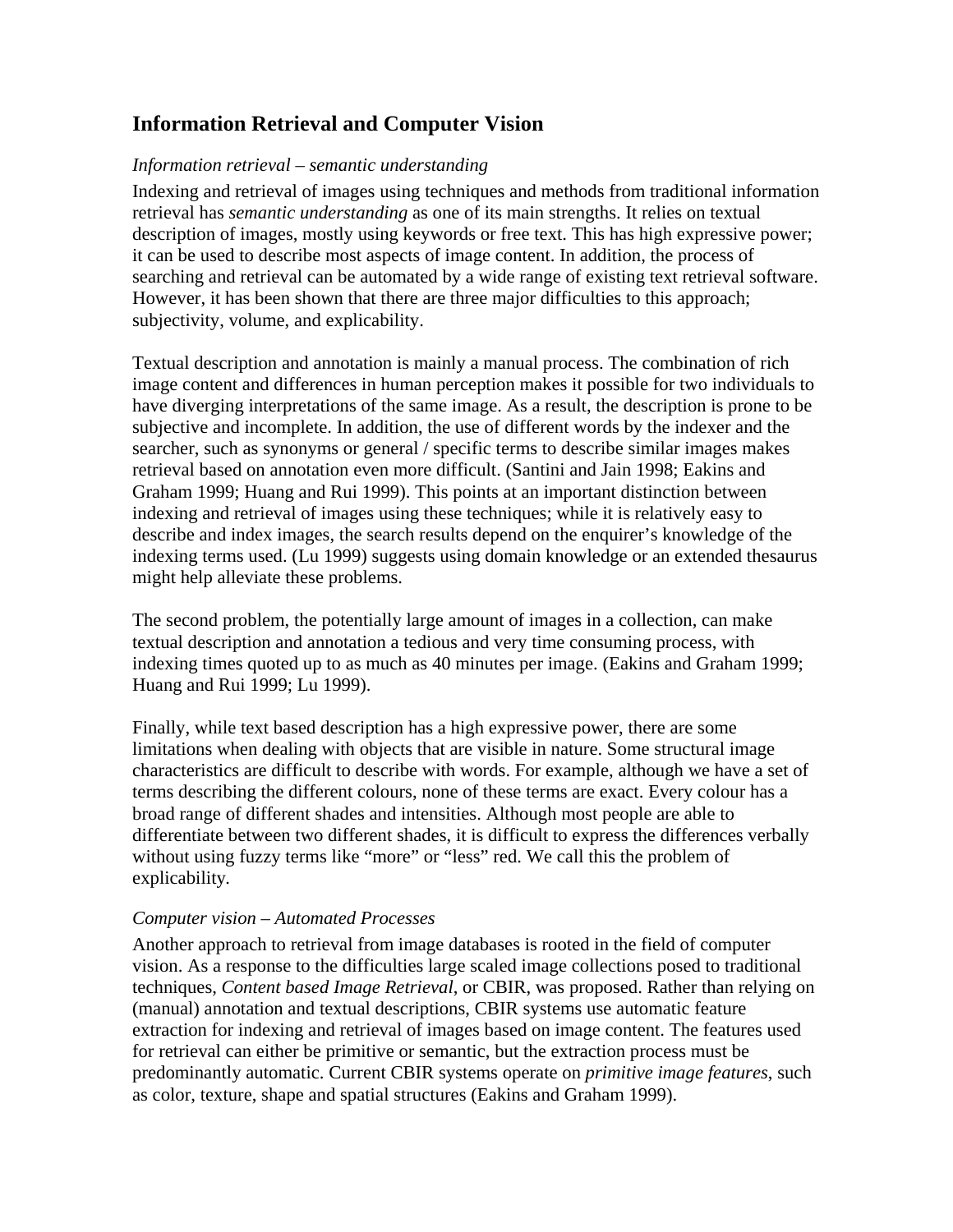The basics of CBIR systems are thoroughly described in literature, (Lu 1999; Li and Kuo 2002) and these are not elaborated further here. However, I will highlight what is considered one of the greatest challenges to CBIR systems; *bridging the semantic gap*.

While most current commercial solutions only operate on the lowest level, using the extracted primitive features as basis for a similarity search, we need to perform retrieval based on higher level content, such as objects, scenes and activities. Recent research has shown that while primitive features work well for application areas where information is embedded in the structure of the image, such as fingerprint identification and medical diagnostics. However, they do not provide adequate support for more general application areas. Much of the concurrent research is aimed at bridging the gap between low level features and semantic content, dubbed the "semantic gap" (Eakins and Graham 1999; Colombo and Del Bimbo 2002).

(Santini and Jain 1998) illustrate the above mentioned problem. A CBIR system that solely depends on extraction and comparing of primitive features has no understanding of the image's semantic contents. For example; the user submits an image of a dark haired woman standing in front of a white wall. The retrieval system finds several images of portals and doors in a white wall. Even though the visual features of the two images might be comparable, there is no semantic likeness. The problem arises because images can be similar at different levels; in this case the color, shape and texture. The CBIR system is able to identify these lower-level similarities, but fails to recognize similarities in semantic content.

## *Combining the Best of Two Worlds – bridging the semantic gap*

If the two approaches could be combined, it seems likely that the strength of one field could offset weaknesses of the other, thus bridging the semantic gap. (Huang and Rui 1999) suggest that an interdisciplinary research effort is required in order to build a successful Image Database System. It is suggested that CBIR not is a replacement of text based retrieval, but a complementary component.

Huang and Rui (ibid:10) also suggest a possible integrated system architecture. The suggested architecture is based on three databases; a collection of images, a collection of visual features extracted from the



images and a collection of *Figure 1: Architecture for a CBIR system extended with a thesaurus for shapes.*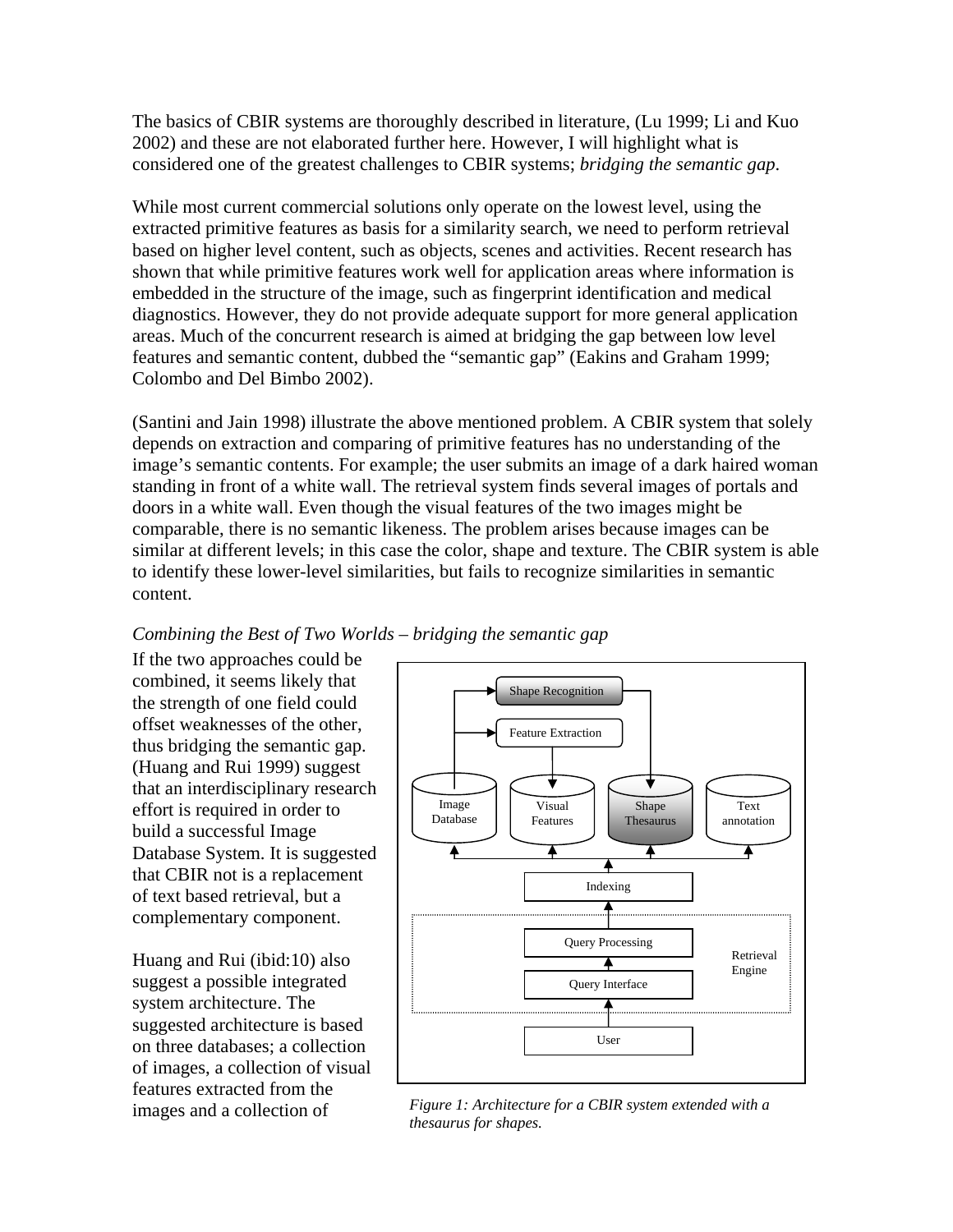keywords and free text describing the images. This builds on the idea that text based annotation can work side by side with a CBIR system. It is suggested this is the only way satisfactory retrieval performance can be achieved. However, this does not address the problems of volume and subjectivity; the textual annotation is still a predominately manual process. I therefore propose an addition to this architecture, *a shape thesaurus*. Figure 1, above, shows an illustration of an image retrieval system with a thesaurus for shapes.

## The Shape Thesaurus

As suggested in (Lu 1999), a thesaurus might alleviate the retrieval process by helping the retrieval system identify images annotated by keywords related to the terms specified in the query. The main purpose of a thesaurus is to give a standardized system of reference, for indexing and searching, to assist the user with locating the correct terms for query formulation and to provide classification hierarchies that allow the broadening and narrowing of the terms given by the user in the current query request (Foskett 1997). It is my belief that this principle might be translated into a thesaurus for shapes, thus linking shapes that are different in appearance but similar in semantic content together. It is hoped that this might result in more meaningful retrieval results than pure CBIR.

Recent research has suggested similar approaches to bridging the semantic gap. (Manjunath and Ma 2002) have reported a significant performance improvement when using selforganizing maps to cluster images based on extraction of texture feature vectors. Information links are created between images using code words and texture samples, thus creating a thesaurus of textures. (Dobie, Tansley et al. 1998) have presented an architecture that allows a multimedia thesaurus and agents to be combined with a content based hypermedia system, aiming to overcome the problems mentioned in this paper.

The following definition of a Shape Thesaurus is proposed:

*(1) A precompiled list of t shapes representing important visual objects in a given domain of knowledge* 

*(2) statistical descriptors describing these shapes* 

*(3) a textual / semantic description of these shapes* 

*(4) for each shape, a set of related shapes.*

The definition presents the four major components of a shape thesaurus. The first (1) contains shape templates and examples describing important visual objects in a domain. The templates could be based on simple icons, sketches images representing the important visual objects in a domain, while the examples consist of clear images depicting these objects. This form for shape description is simplification of *deformable shape templates,* such as described in (Sclaroff and Liu 2001). Figure 2 shows excerpts from a list of shapes for a maritime thesaurus domain, with two templates



*Figure 2: Excerpts from a shape thesaurus object list for a maritime domain.*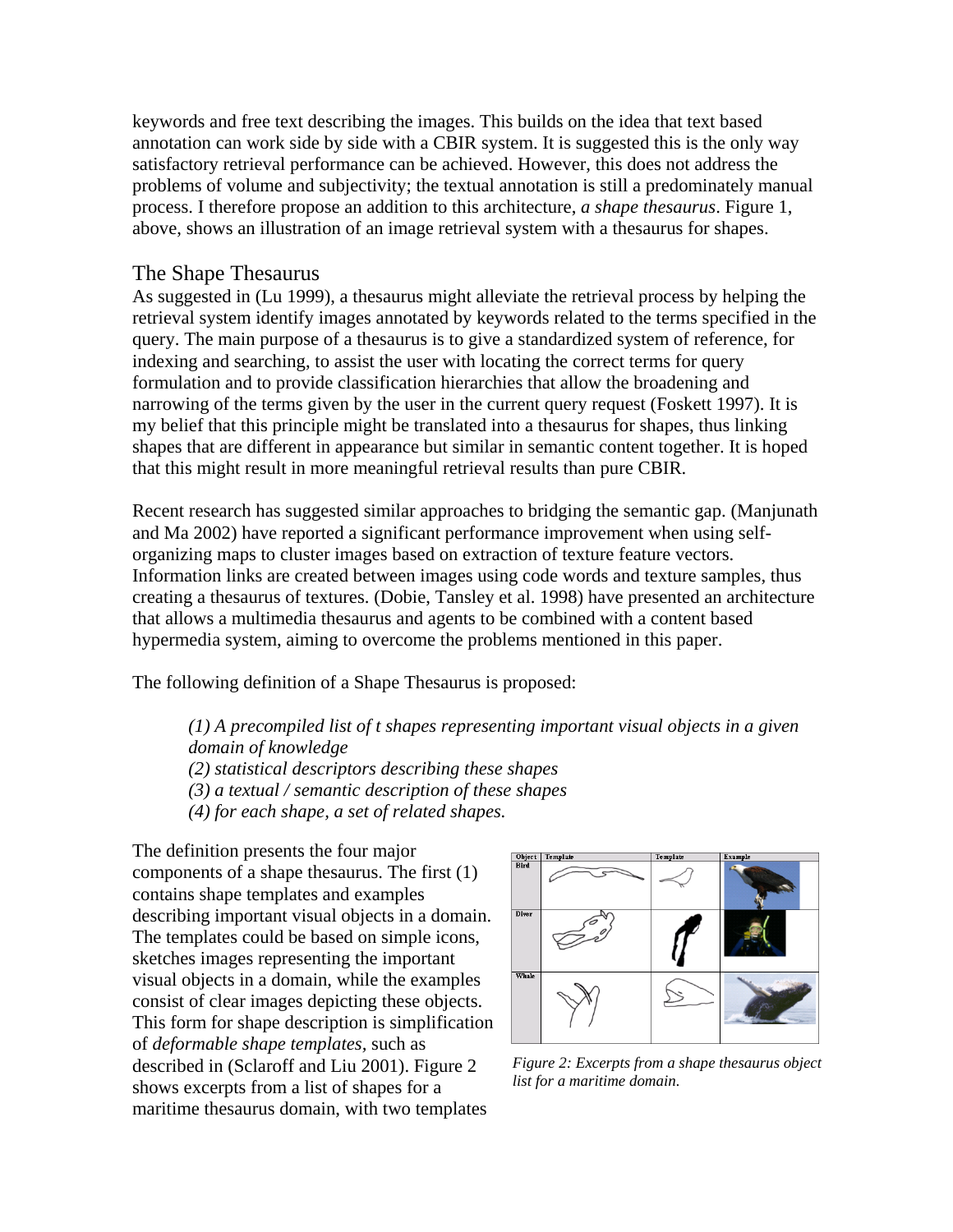and one example shown for each object. The templates were based on real images. In addition to important objects, some classification terms should be used as super types, such as "Mammal" and "Marine Mammal".

Next, there must be a set of statistical shape descriptors (2). These are used for shape similarity comparison between the shape descriptors and both query images and an image collection.

Furthermore, there would be a textual / semantic description of these objects (3). Images differ from textual information in that images are essentially unstructured, since digitized images consist purely of arrays of pixel intensities, with no inherent meaning. Image data thus differ fundamentally from text, where the raw material, words stored as ascii character strings, has already been logically structured by the author. (Eakins and Graham 1999). It is therefore necessary to add a semantic description to the terms / items described by the thesaurus. It is then also possible for a user to use these textual descriptors as search criteria.

Finally, there is the set of relationships between the defined objects (4). A shape thesaurus consists of two relationship groups, *object relationships* and *shape relationships*. Figure 3 shows a presentation of relationships of the two groups.

The *object relationships*, is related to the visual objects the shapes represent. These relationships provide support for retrieval of images with content is semantically related to the query items requested, but not identical.

The *shape relationships,* is related to the shapes representing the visual objects.

| Relationship               | <b>Description</b>                                                             | <b>Example</b>                                                                  |
|----------------------------|--------------------------------------------------------------------------------|---------------------------------------------------------------------------------|
| Object relationships       |                                                                                |                                                                                 |
| Hierarchical               | An object is a specialization<br>or a generalization of its<br>related object. | "dolphin fin" is a<br>specialization of "fin"                                   |
| Related                    | An object has an unspecified<br>relationship to its related<br>object          | A "Whaling ship" is<br>related to a "whale"                                     |
| <b>Shape Relationships</b> |                                                                                |                                                                                 |
| Part-Of                    | A shape is a part of its<br>related shape                                      | A "Dolphin fin" is a<br>part-of a "Dolphin"                                     |
| Variant-of                 | A shape is a variant of its<br>related shape.                                  | The shape of a<br>"jumping dolphin" is a<br>variant-of a "swimming<br>dolphin". |

#### *Figure 3: Shape Thesaurus Relationships*

It is believed that a thesaurus as described here will help alleviate some of the difficulties of content based image retrieval. Creating the structure for the thesaurus and defining relationships are trivial. The two major problems that must be overcome are developing representative shape descriptors, as well as mapping the thesaurus to the image collection. Various methods could be used for the shape descriptors, such as deformable shape templates, pattern-recognition algorithms, neural networks or other tried and tested techniques from computer vision.

Mapping the thesaurus to an image collection could either be done through manual assignment, or through object detection and recognition techniques. Manual assignment would only be applicable either for small image collections, or when adding a small amount of images to an existing collection. For large scale inserts, or when creating a new collection, identifying objects in the images will grow very cumbersome. Therefore, the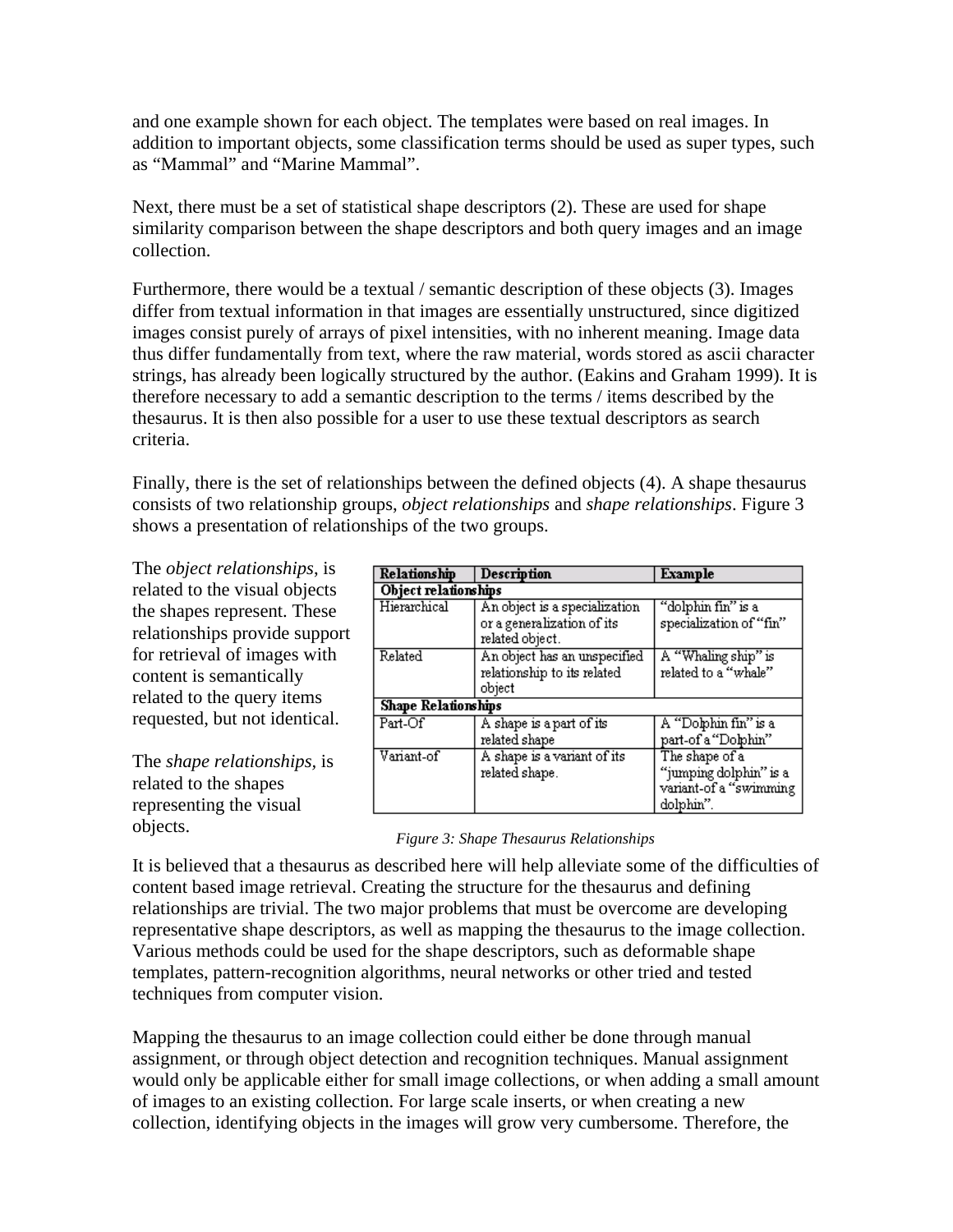system has to provide some method of automatic identification of an image's contents. The techniques used in the thesaurus for representing and recognizing shapes could be applied here as well.

One possible approach to creating such a Shape Thesaurus, the VORTEX system, has been implemented. Other, possibly better approaches, have been evaluated and are further discussed below.

# **The VORTEX prototype**

As described above, it is difficult to apply the discussed framework manually on a large scale image collection. There has to be an element of automation, and there are two major problems that have to be overcome. First, it is necessary to develop good and representative shape descriptors. These are fundamental to the system, as identification of thesaurus elements is reliant on these. Furthermore, a suitable CBIR mechanism must be provided for analyzing and comparing search images, the thesaurus representations and the image collection.

A prototype image retrieval system, Visual Object Retrieval – Thesaurus EXtension (VORTEX) has been implemented using Oracle 9i interMedia (O9i) as a foundation. O9i is an object-relational database management system and, with the interMedia package provides basic support for Content Based Image Retrieval. In addition O9i has support for both SQL3 and PL/SQL, making it both suitable for multimedia data, as well as relatively easy to expand the built in functionality (Nordbotten, 2004).

While the CBIR mechanisms provided by O9i are far from ideal, the limited time frame for this project and O9i's adaptability makes it preferable to develop a tool from scratch. In addition, it is believed that if the proposed framework can prove useful even with the limited tools provided in O9i, it is worthy of further studies.

The VORTEX system consists of 3 main components; an image collection, a thesaurus and a search engine, as illustrated in Figure 4. The image collection and the thesaurus are both made with object-relational object structures, while the search engine is made as a package of PL/SQL procedures.

The image collection is implemented as an object-relational structure, containing the image as a BLOB. In addition, it contains a signature of the image representing colour, shape, texture and



*Figure 4: Architecture of the VORTEX system*

spatial arrangement. This signature is used for comparison between images. In addition, the structure provides support for additional image indexing techniques, such as keywords.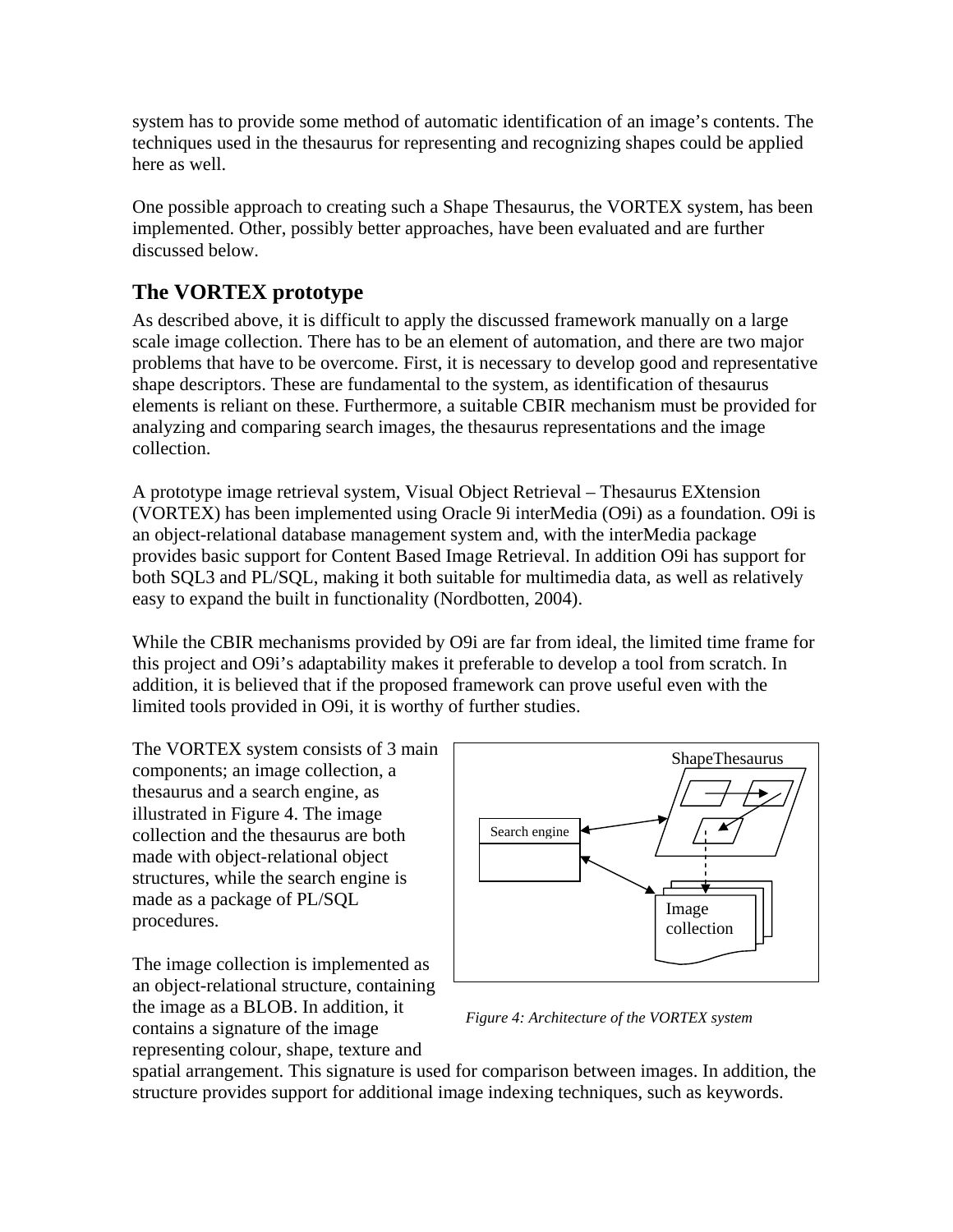The thesaurus is built much in the same way. It consists of a hierarchical list of shapes and objects, as well as relationships between them. In addition, each thesaurus element has a set of shapes, effectively creating a shape template. These are stored as BLOBS with signatures representing the statistical shape representations.

The thesaurus is based on a simple, hierarchical taxonomy of marine animals, as well as related subjects, and contains shapes and examples of the thesaurus objects. Figure 5 gives a description of the visual objects in the VORTEX shape-thesaurus. Actual shapes are represented through templates similar to the examples in figure 2, above. The shape relations indicated by the word in the parentheses, and has been implemented

Mammal (Subtype) Human (Subtype) Diver (Subtype) Marine Mammal (Subtype) Whale (Subtype) Whale-Tail (Part-Of) Dolphin (Subtype) Dolphin Beak (Part-Of) Dolphin fin (Part-Of) Shark (Subtype) Shark Fin (Part-Of) Bird (Subtype) Bird Head (Part-Of) Seagull (Subtype)

*Figure 5: Vortex Object List* 

The search engine consists of a package of procedures used for searching and comparing images. It basically takes a search image, generates a signature and compares this to the representations in the thesaurus, using characteristics derived from shape features alone. If and when a potential match is found, it searches the image collection for images similar to both the matching shape and the other representations of the thesaurus term. Next, the search image is compared to the image collection using all characteristics (Shape, colour, image and spatial placement). Finally, the best matches from both searches are ranked and presented.

# **Evaluation of VORTEX and the Shape Thesaurus**

## *Test collection*

The VORTEX prototype has been populated with images and a thesaurus based on a maritime scenario. A set of about 150 images and drawings depicting whales, dolphins, sharks, fish and other marine animals in different situations have been compiled for the project. The images range from very simple drawings of one animal, to complex images depicting animals in different situations. A small, customized collection has been chosen rather than an existing collection in order to have complete control over, as well as total knowledge of the images in the collection.

#### *Testing the system*

The VORTEX system will be compared to the standard CBIR functionality existing in O9i, and will be measured and compared using precision / recall. A small set of respondents were given queries expressed in text, and generated a set of 36 queries. After query specification, the respondents were given the complete set of images in the collection, and determined which of the images they found to be relevant for the queries they made.

The query images generated by the respondents were executed on both VORTEX and through the standard Oracle CBIR functionality. The results sets were compared to the list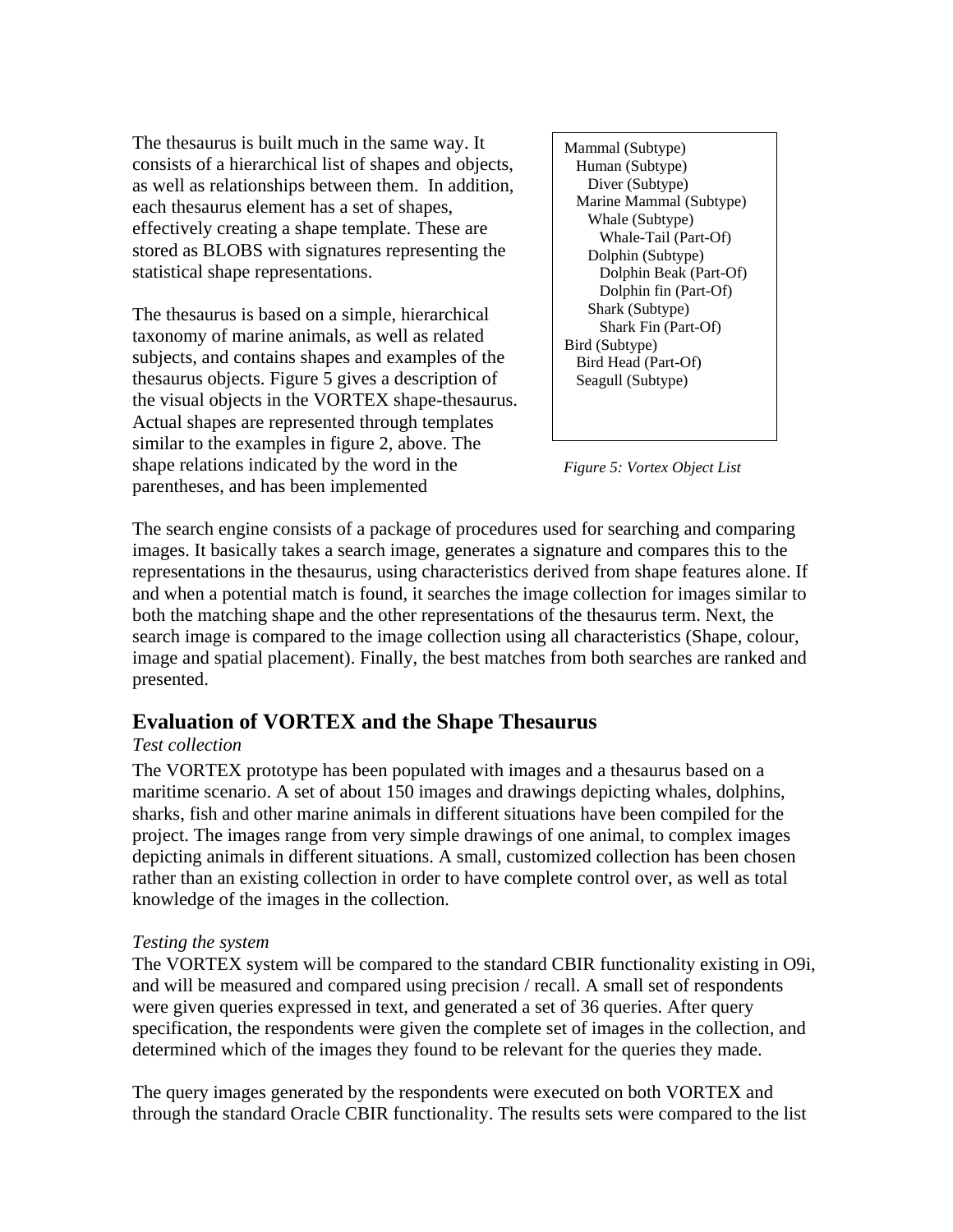of relevant images specified by the respondents, and used to measure recall and precision for the two systems. Single values representing recall and precision for each query was measured. Figure 6 shows an illustration of the recall and precision values for the two systems. 6A shows  $Recall<sub>AB</sub>$ , representing the difference in recall values between VORTEX and Oracle for each query. A negative value indicates a difference in favour of VORTEX. 6B shows similar values for precision.



*Figure 6. Recall and Precision for the 36 queries. A) shows recall, 6) shows precision.* 

Neither system achieved very high recall or precision rates. The results indicated that VORTEX was able to achieve higher recall. The difference was found to be significant at a 0.05 level of confidence with a Students-T test. The differences in precision were much less clear. Oracle managed to achieve slightly higher precision. However, the differences were not found to be significant.

## *Conclusions*

Image retrieval with a shape thesaurus, as represented by the VORTEX prototype, has been found to achieve significantly better recall results over a system based on low level feature comparison alone. The VORTEX system is a limited implementation of a shape thesaurus, and it is difficult to draw any final conclusions based on this experiment. However, the findings are positive, which indicates that the proposed framework is worthy of further evaluation.

## **Future research**

The ideas presented in this paper and in my master's thesis, are to be considered a pilot study for a larger and more thorough research project in a PhD thesis. Hopefully, the results will give an indication of the possibilities presented by using a shape / object based thesaurus in the context of an image retrieval system.

Results from a preliminary test of the systems indicate that the functionality provided in the framework described in this paper might provide useful. It is believed that the full experiment, which is in progress at the time of writing, will provide more conclusive evidence to this.

As mentioned, using Oracle 9i interMedia as a basis for the prototype has several limitations. For one, there is little control over the mechanisms used for identification of objects and comparisons between images. Different approaches to this, such as using a